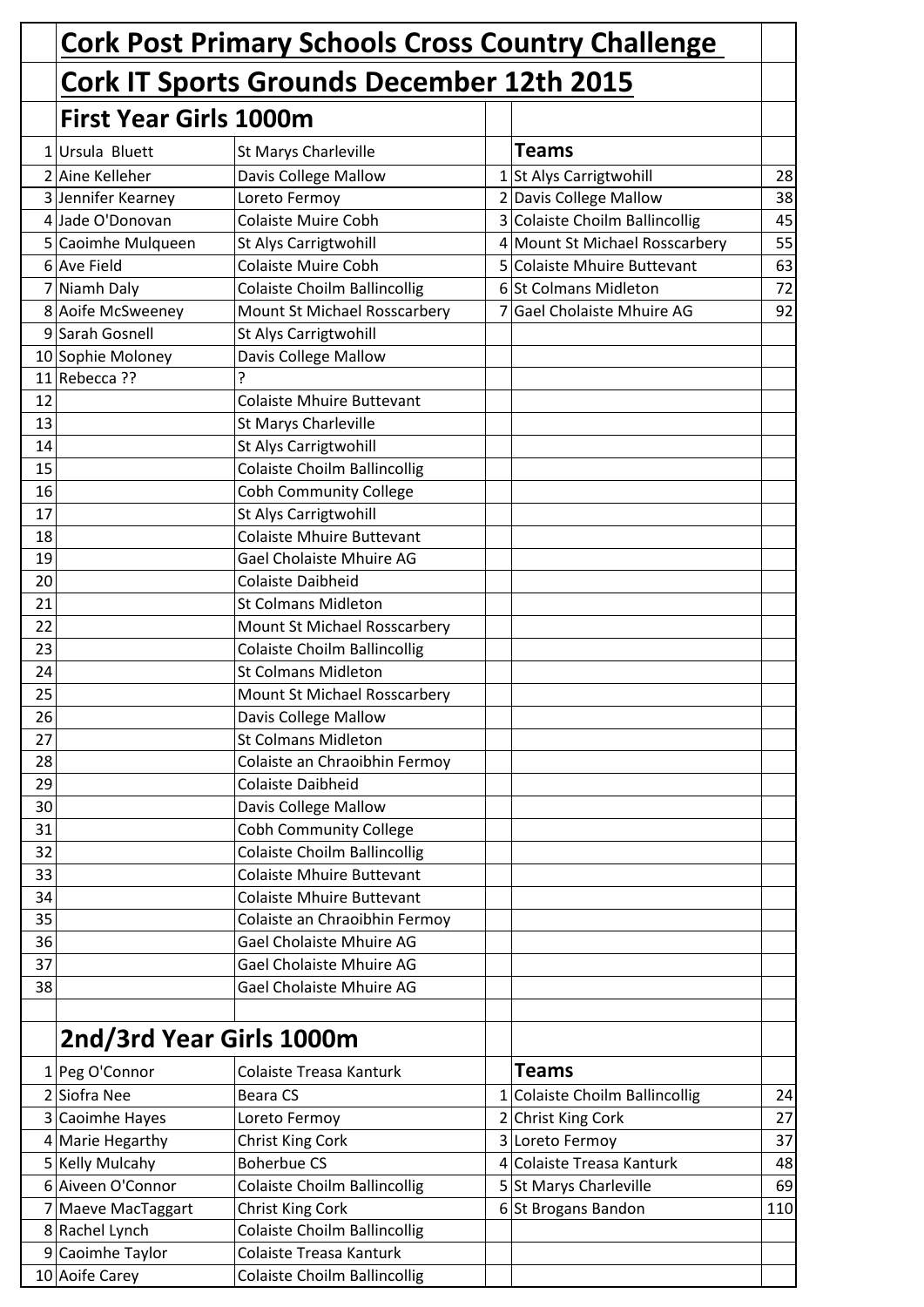| 11 |                              | <b>Colaiste Choilm Ballincollig</b> |                       |     |
|----|------------------------------|-------------------------------------|-----------------------|-----|
| 12 |                              | <b>Colaiste Choilm Ballincollig</b> |                       |     |
| 13 |                              | <b>St Marys Charleville</b>         |                       |     |
| 14 |                              | Davis College Mallow                |                       |     |
| 15 |                              | Loreto Fermoy                       |                       |     |
| 16 |                              | <b>Christ King Cork</b>             |                       |     |
| 17 |                              | <b>Beara CS</b>                     |                       |     |
| 18 |                              | <b>Christ King Cork</b>             |                       |     |
| 19 |                              | Loreto Fermoy                       |                       |     |
| 20 |                              | <b>Colaiste Choilm Ballincollig</b> |                       |     |
| 21 |                              | Mount St Michael Rosscarbery        |                       |     |
| 22 |                              | <b>Cobh Community College</b>       |                       |     |
| 23 |                              | St Marys Charleville                |                       |     |
| 24 |                              | Christ King Cork                    |                       |     |
| 25 |                              | Christ King Cork                    |                       |     |
| 26 |                              | St Peters Passage West              |                       |     |
| 27 |                              | Mount St Michael Rosscarbery        |                       |     |
| 28 |                              | <b>Christ King Cork</b>             |                       |     |
| 29 |                              | St Brogans Bandon                   |                       |     |
| 30 |                              | Christ King Cork                    |                       |     |
| 31 |                              | Christ King Cork                    |                       |     |
| 32 |                              | St Peters Passage West              |                       |     |
| 33 |                              | St Marys Charleville                |                       |     |
| 34 |                              | Christ King Cork                    |                       |     |
| 35 |                              | Christ King Cork                    |                       |     |
| 36 |                              | <b>Cobh Community College</b>       |                       |     |
| 37 |                              | Christ King Cork                    |                       |     |
| 38 |                              | Colaiste Treasa Kanturk             |                       |     |
| 39 |                              | <b>Colaiste Choilm Ballincollig</b> |                       |     |
| 40 |                              | <b>St Brogans Bandon</b>            |                       |     |
| 41 |                              | St Brogans Bandon                   |                       |     |
|    |                              |                                     |                       |     |
|    |                              |                                     |                       |     |
|    | 4th/5th/6th Year Girls 1000m |                                     |                       |     |
|    | 1 Ellen O'Shea               | <b>St Angelas Cork</b>              |                       |     |
|    | 2 Shauna Durkin              | <b>Beara CS</b>                     |                       |     |
|    | 3 Jodie Cusack               | <b>Davis College Mallow</b>         |                       |     |
|    | 4 Aggy ??                    | <b>Cobh Community College</b>       |                       |     |
|    | 5 Anna Jairi                 | Christ King Cork                    |                       |     |
|    | 6 Niamh Santry               | St Peters Passage West              |                       |     |
|    | 7 Christine Collins          | <b>Boherbue CS</b>                  |                       |     |
|    | 8 Elaine Herlihy             | <b>Boherbue CS</b>                  |                       |     |
|    | 9 Maria Coffey               | <b>St Angelas Cork</b>              |                       |     |
|    | 10 Maria Combieri            | <b>Colaiste Mhuire Buttevant</b>    |                       |     |
|    | $11$  Emma                   | Christ King Cork                    |                       |     |
| 12 |                              | St Brogans Bandon                   |                       |     |
|    |                              |                                     |                       |     |
|    | <b>First Year Boys 1000m</b> |                                     |                       |     |
|    | 1 Francis Cronin             | <b>Boherbue CS</b>                  | <b>Teams</b>          |     |
|    | 2 Jack O'Shea                | <b>CBC Cork</b>                     | 1 Charleville CBS     | 33  |
|    | 3 Gerard Devlin              | <b>Cobh Community College</b>       | 2 CBC Cork            | 56  |
|    | 4 Joseph Daly                | <b>Davis College Mallow</b>         | 3 Boherbue CS         | 81  |
|    | 5 Rory O'Mahony              | <b>Charleville CBS</b>              | 4 Colaiste Chriost Ri | 93  |
|    | 6 Tommy Connelly             | <b>CBC Cork</b>                     | 5 Midleton CBS        | 113 |
|    | Ethan Varien                 | Colaiste Chriost Ri                 | 6 St Colmans Midleton | 116 |
|    |                              |                                     |                       |     |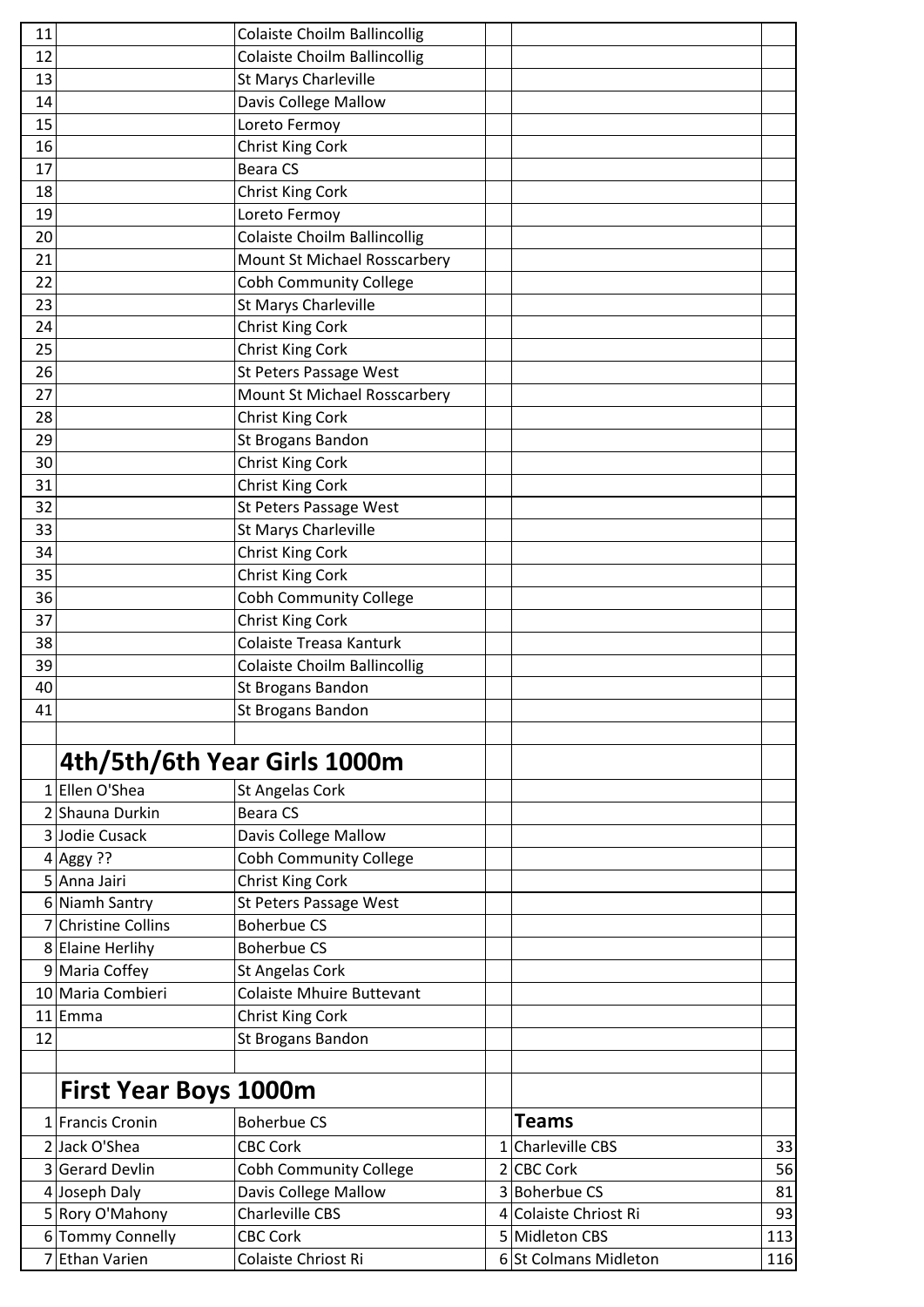| 8 Michael O'Flynn | <b>Charleville CBS</b>              | 7 Davis College Mallow           | 131 |
|-------------------|-------------------------------------|----------------------------------|-----|
| 9 Kieran O'Regan  | <b>Charleville CBS</b>              | 8 Colaiste Mhuire Buttevant      | 136 |
| 10 Eoin Healy     | Midleton CBS                        | 9 Mount St Michael Rosscarbery   | 160 |
| 11                | <b>Charleville CBS</b>              | 10 Colaiste an Chraoibhin Fermoy | 175 |
| 12                | <b>Colaiste Mhuire Buttevant</b>    | 11 Cobh Community College        | 220 |
| 13                | Mount St Michael Rosscarbery        | 12 St Colmans Fermoy             | 273 |
| 14                | <b>Beara CS</b>                     | 13 Gael Cholaiste Mhuire AG      | 389 |
| 15                | <b>St Colmans Midleton</b>          |                                  |     |
| 16                | <b>Davis College Mallow</b>         |                                  |     |
| 17                | <b>Boherbue CS</b>                  |                                  |     |
| 18                | <b>Charleville CBS</b>              |                                  |     |
| 19                | Colaiste Chriost Ri                 |                                  |     |
| 20                | <b>CBC Cork</b>                     |                                  |     |
| 21                | Colaiste an Chraoibhin Fermoy       |                                  |     |
| 22                | <b>Colaiste Muire Cobh</b>          |                                  |     |
| 23                | <b>St Colmans Midleton</b>          |                                  |     |
| 24                | <b>Davis College Mallow</b>         |                                  |     |
| 25                | <b>Boherbue CS</b>                  |                                  |     |
| 26                | <b>Colaiste Mhuire Buttevant</b>    |                                  |     |
| 27                | <b>Charleville CBS</b>              |                                  |     |
| 28                | <b>CBC Cork</b>                     |                                  |     |
| 29                | <b>Colaiste Muire Cobh</b>          |                                  |     |
| 30                | <b>St Colmans Midleton</b>          |                                  |     |
| 31                | <b>Colaiste Mhuire Buttevant</b>    |                                  |     |
| 32                | <b>Midleton CBS</b>                 |                                  |     |
| 33                | Colaiste Chriost Ri                 |                                  |     |
| 34                | Colaiste Chriost Ri                 |                                  |     |
| 35                | Midleton CBS                        |                                  |     |
| 36                | <b>Midleton CBS</b>                 |                                  |     |
| 37                | Colaiste Chriost Ri                 |                                  |     |
| 38                | <b>Boherbue CS</b>                  |                                  |     |
| 39                | <b>Cobh Community College</b>       |                                  |     |
| 40                | <b>Hamilton HS Bandon</b>           |                                  |     |
| 41                | <b>Charleville CBS</b>              |                                  |     |
| 42                | Colaiste an Chraoibhin Fermoy       |                                  |     |
| 43                | Douglas CS                          |                                  |     |
| 44                | Douglas CS                          |                                  |     |
| 45                | <b>Midleton CBS</b>                 |                                  |     |
| 46                | Mount St Michael Rosscarbery        |                                  |     |
| 47                | Colaiste an Chraoibhin Fermoy       |                                  |     |
| 48                | <b>St Colmans Midleton</b>          |                                  |     |
| 49                | Mount St Michael Rosscarbery        |                                  |     |
| 50                | <b>Midleton CBS</b>                 |                                  |     |
| 51                | C                                   |                                  |     |
| 52                | Mount St Michael Rosscarbery        |                                  |     |
| 53                | <b>St Colmans Midleton</b>          |                                  |     |
| 54                | <b>St Colmans Midleton</b>          |                                  |     |
| 55                | Douglas CS                          |                                  |     |
| 56                | <b>Hamilton HS Bandon</b>           |                                  |     |
| 57                | <b>Charleville CBS</b>              |                                  |     |
| 58                | <b>St Colmans Fermoy</b>            |                                  |     |
| 59                | Colaiste Chriost Ri                 |                                  |     |
| 60                | St Colmans Fermoy                   |                                  |     |
| 61                | <b>Colaiste Choilm Ballincollig</b> |                                  |     |
| 62                | Colaiste Chriost Ri                 |                                  |     |
| 63                | Midleton CBS                        |                                  |     |
|                   |                                     |                                  |     |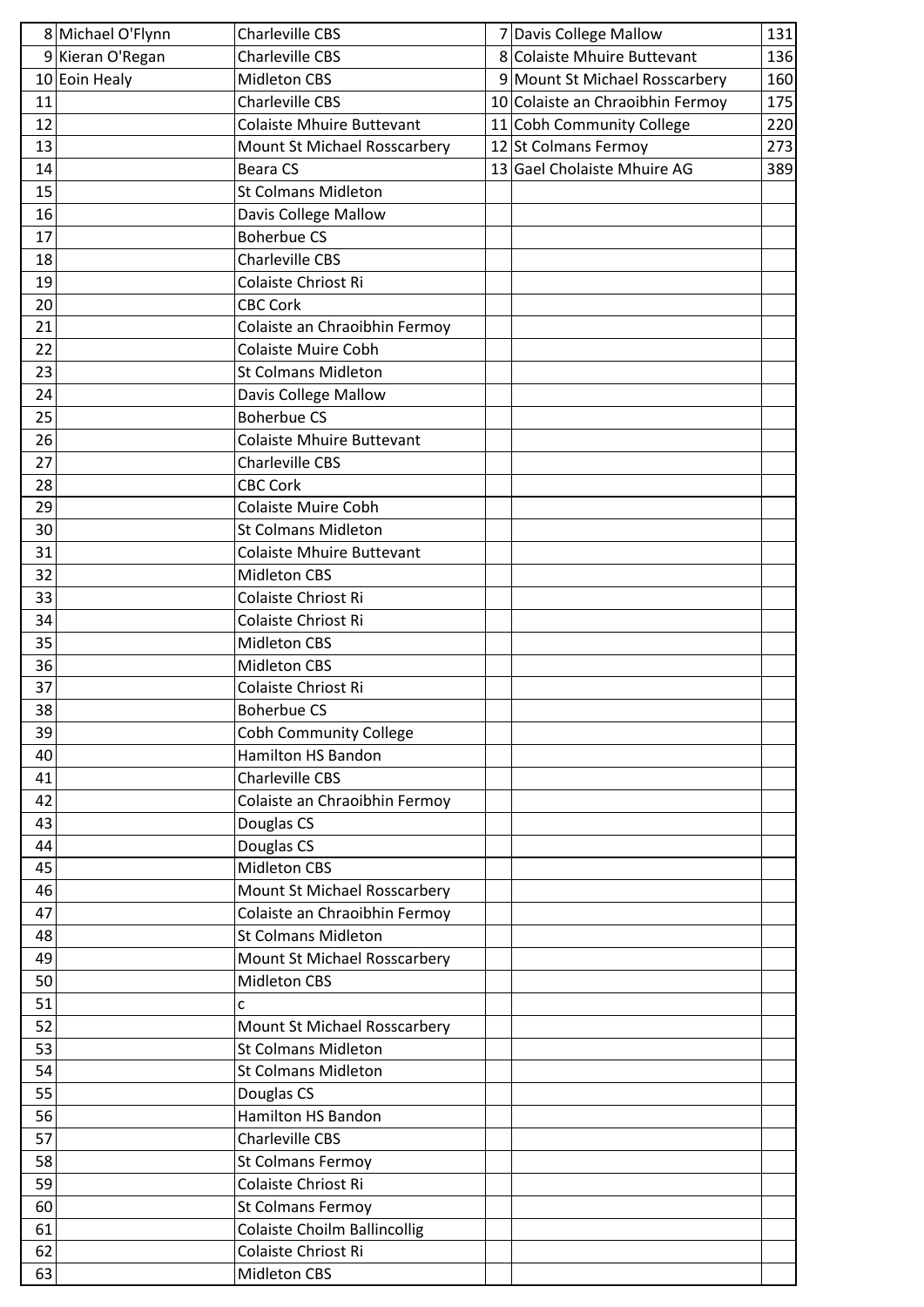| 64  | Mount St Michael Rosscarbery                          |  |
|-----|-------------------------------------------------------|--|
| 65  | Colaiste an Chraoibhin Fermoy                         |  |
| 66  | <b>Midleton CBS</b>                                   |  |
| 67  | <b>Colaiste Mhuire Buttevant</b>                      |  |
| 68  | <b>Cobh Community College</b>                         |  |
| 69  | <b>Charleville CBS</b>                                |  |
| 70  | <b>Charleville CBS</b>                                |  |
| 71  | <b>CBC Cork</b>                                       |  |
| 72  | <b>Colaiste Mhuire Buttevant</b>                      |  |
| 73  | Colaiste Chriost Ri                                   |  |
| 74  | <b>CBC Cork</b>                                       |  |
| 75  | Mount St Michael Rosscarbery                          |  |
| 76  | <b>St Colmans Midleton</b>                            |  |
| 77  | <b>St Colmans Fermoy</b>                              |  |
| 78  | <b>St Colmans Fermoy</b>                              |  |
| 79  | <b>St Colmans Midleton</b>                            |  |
| 80  | Gael Cholaiste Mhuire AG                              |  |
| 81  | <b>St Colmans Midleton</b>                            |  |
| 82  | Colaiste Chriost Ri                                   |  |
| 83  | <b>St Colmans Midleton</b>                            |  |
| 84  | <b>St Colmans Midleton</b>                            |  |
| 85  | Colaiste Chriost Ri                                   |  |
| 86  | Colaiste Chriost Ri                                   |  |
| 87  | Davis College Mallow                                  |  |
| 88  | <b>Colaiste Muire Cobh</b>                            |  |
| 89  | Davis College Mallow                                  |  |
| 90  | <b>Charleville CBS</b>                                |  |
| 91  | Davis College Mallow                                  |  |
| 92  | <b>Charleville CBS</b>                                |  |
| 93  | Colaiste Mhuire Buttevant                             |  |
| 94  | Colaiste Mhuire Buttevant                             |  |
| 95  | Colaiste an Chraoibhin Fermoy                         |  |
| 96  | <b>St Colmans Fermoy</b>                              |  |
| 97  | <b>St Colmans Fermoy</b>                              |  |
| 98  | <b>Hamilton HS Bandon</b>                             |  |
| 99  | Mount St Michael Rosscarbery                          |  |
| 100 | Mount St Michael Rosscarbery                          |  |
| 101 | Gael Cholaiste Mhuire AG                              |  |
| 102 | Gael Cholaiste Mhuire AG                              |  |
| 103 | <b>CBC Cork</b>                                       |  |
| 104 | <b>Boherbue CS</b>                                    |  |
| 105 | Colaiste an Chraoibhin Fermoy                         |  |
| 106 | Gael Cholaiste Mhuire AG                              |  |
| 107 | <b>Davis College Mallow</b>                           |  |
| 108 | <b>Charleville CBS</b>                                |  |
| 109 | <b>St Colmans Fermoy</b>                              |  |
| 110 | <b>Cobh Community College</b>                         |  |
| 111 | <b>Charleville CBS</b>                                |  |
| 112 | <b>Charleville CBS</b>                                |  |
| 113 | Colaiste Chriost Ri                                   |  |
| 114 | <b>St Colmans Midleton</b>                            |  |
| 115 |                                                       |  |
| 116 | Davis College Mallow<br>Colaiste an Chraoibhin Fermoy |  |
| 117 | Gael Cholaiste Mhuire AG                              |  |
|     |                                                       |  |
| 118 | Gael Cholaiste Mhuire AG                              |  |
| 119 | Gael Cholaiste Mhuire AG                              |  |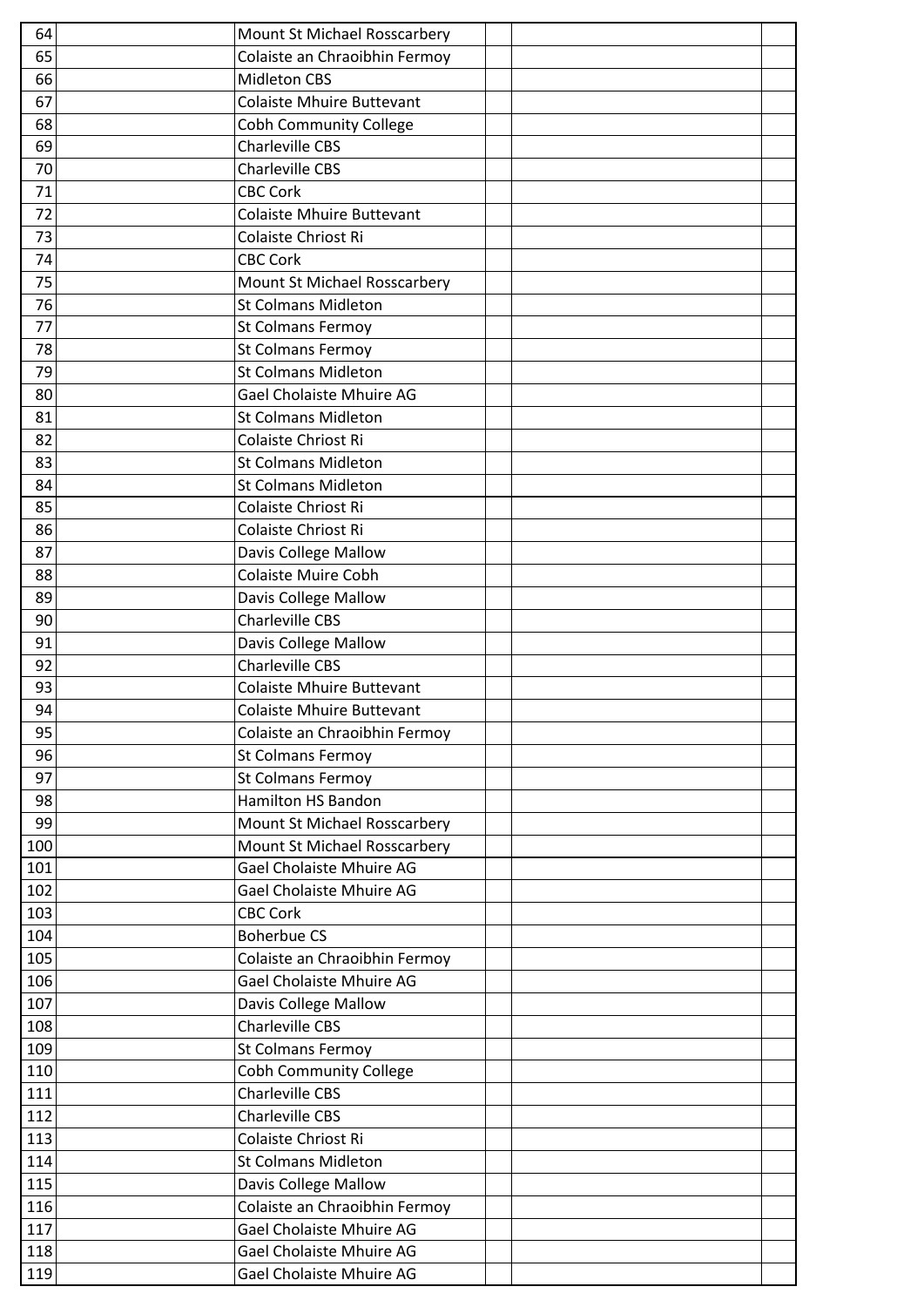|                | 2nd/3rd Year Boys 2000m |                                          |              |                                 |     |
|----------------|-------------------------|------------------------------------------|--------------|---------------------------------|-----|
| 1              | Charlie O'Donovan       | Colaiste Chriost Ri                      |              | <b>Teams</b>                    |     |
|                | 2 Damien Madigan        | <b>Charleville CBS</b>                   | $\mathbf{1}$ | Colaiste Chriost Ri             | 38  |
|                | 3 Simon Upton           | <b>Midleton CBS</b>                      |              | 2 Midleton CBS                  | 65  |
|                | 4 James Mintern         | Colaiste Chriost Ri                      |              | 3 St Colmans Midleton           | 98  |
|                | 5 Naoise O'Flaherty     | <b>Hamilton HS Bandon</b>                |              | 4 CBC Cork                      | 104 |
|                | 6 Sean Fouhy            | <b>Bishopstowm CS</b>                    |              | 5 Boherbue CS                   | 126 |
| 7              | Daniel O'Sullivan       | <b>St Colmans Midleton</b>               |              | 6 St Colmans Fermoy             | 126 |
|                | 8 David Morrisson       | <b>St Colmans Fermoy</b>                 | 7            | Hamilton HS Bandon              | 150 |
| $\overline{9}$ | Cathal O'Keeffe         | <b>Boherbue CS</b>                       |              | 8 Charleville CBS               | 202 |
| 10             | Michael Shacovic        | Colaiste Chriost Ri                      | 9            | Colaiste an Chraoibhin Fermoy   | 205 |
| 11             |                         | <b>Midleton CBS</b>                      |              | 10 Beara CS                     | 229 |
| 12             |                         | <b>St Colmans Midleton</b>               |              | 11 Cobh Community College       | 245 |
| 13             |                         | Colaiste an Chraoibhin Fermoy            |              | 12 Bishopstowm CS               | 247 |
| 14             |                         | <b>ColaISTE Choilm Ballincollig</b>      |              | 13 Colaiste Treasa Kanturk      | 248 |
| 15             |                         | David College Mallow                     |              | 14 Mount St Michael Rosscarbery | 267 |
| 16             |                         | St Peters Passage West                   |              | 15 St Brogans Bandon            | 280 |
| 17             |                         | <b>CBC Cork</b>                          |              | 16 Gael Cholaiste Mhuire AG     | 359 |
| 18             |                         | Gael Cholaiste Mhuire AG                 |              |                                 |     |
| 19             |                         | <b>Charleville CBS</b>                   |              |                                 |     |
| 20             |                         | <b>St Colmans Fermoy</b>                 |              |                                 |     |
| 21             |                         | <b>CBC Cork</b>                          |              |                                 |     |
|                |                         |                                          |              |                                 |     |
| 22<br>23       |                         | St Brogans Bandon<br>Colaiste Chriost Ri |              |                                 |     |
|                |                         | Coachford CS                             |              |                                 |     |
| 24             |                         |                                          |              |                                 |     |
| 25             |                         | <b>Midleton CBS</b>                      |              |                                 |     |
| 26             |                         | <b>Midleton CBS</b>                      |              |                                 |     |
| 27             |                         | David College Mallow                     |              |                                 |     |
| 28             |                         | <b>St Colmans Midleton</b>               |              |                                 |     |
| 29             |                         | <b>Boherbue CS</b>                       |              |                                 |     |
| 30             |                         | <b>Midleton CBS</b>                      |              |                                 |     |
| 31             |                         | <b>CBC Cork</b>                          |              |                                 |     |
| 32             |                         | <b>Beara CS</b>                          |              |                                 |     |
| 33             |                         | <b>ColaISTE Choilm Ballincollig</b>      |              |                                 |     |
| 34             |                         | <b>Hamilton HS Bandon</b>                |              |                                 |     |
| 35             |                         | <b>CBC Cork</b>                          |              |                                 |     |
| 36             |                         | <b>Midleton CBS</b>                      |              |                                 |     |
| 37             |                         | <b>Midleton CBS</b>                      |              |                                 |     |
| 38             |                         | <b>Hamilton HS Bandon</b>                |              |                                 |     |
| 39             |                         | Colaiste Chriost Ri                      |              |                                 |     |
| 40             |                         | Colaiste Treasa Kanturk                  |              |                                 |     |
| 41             |                         | <b>Midleton CBS</b>                      |              |                                 |     |
| 42             |                         | Colaiste Chriost Ri                      |              |                                 |     |
| 43             |                         | <b>Boherbue CS</b>                       |              |                                 |     |
| 44             |                         | Mount St Michael Rosscarbery             |              |                                 |     |
| 45             |                         | <b>Boherbue CS</b>                       |              |                                 |     |
| 46             |                         | St Colmans Fermoy                        |              |                                 |     |
| 47             |                         | <b>Midleton CBS</b>                      |              |                                 |     |
| 48             |                         | <b>Bishopstowm CS</b>                    |              |                                 |     |
| 49             |                         | <b>Beara CS</b>                          |              |                                 |     |
| 50             |                         | Colaiste Chriost Ri                      |              |                                 |     |
| 51             |                         | <b>St Colmans Midleton</b>               |              |                                 |     |
| 52             |                         | <b>St Colmans Fermoy</b>                 |              |                                 |     |
| 53             |                         | Mount St Michael Rosscarbery             |              |                                 |     |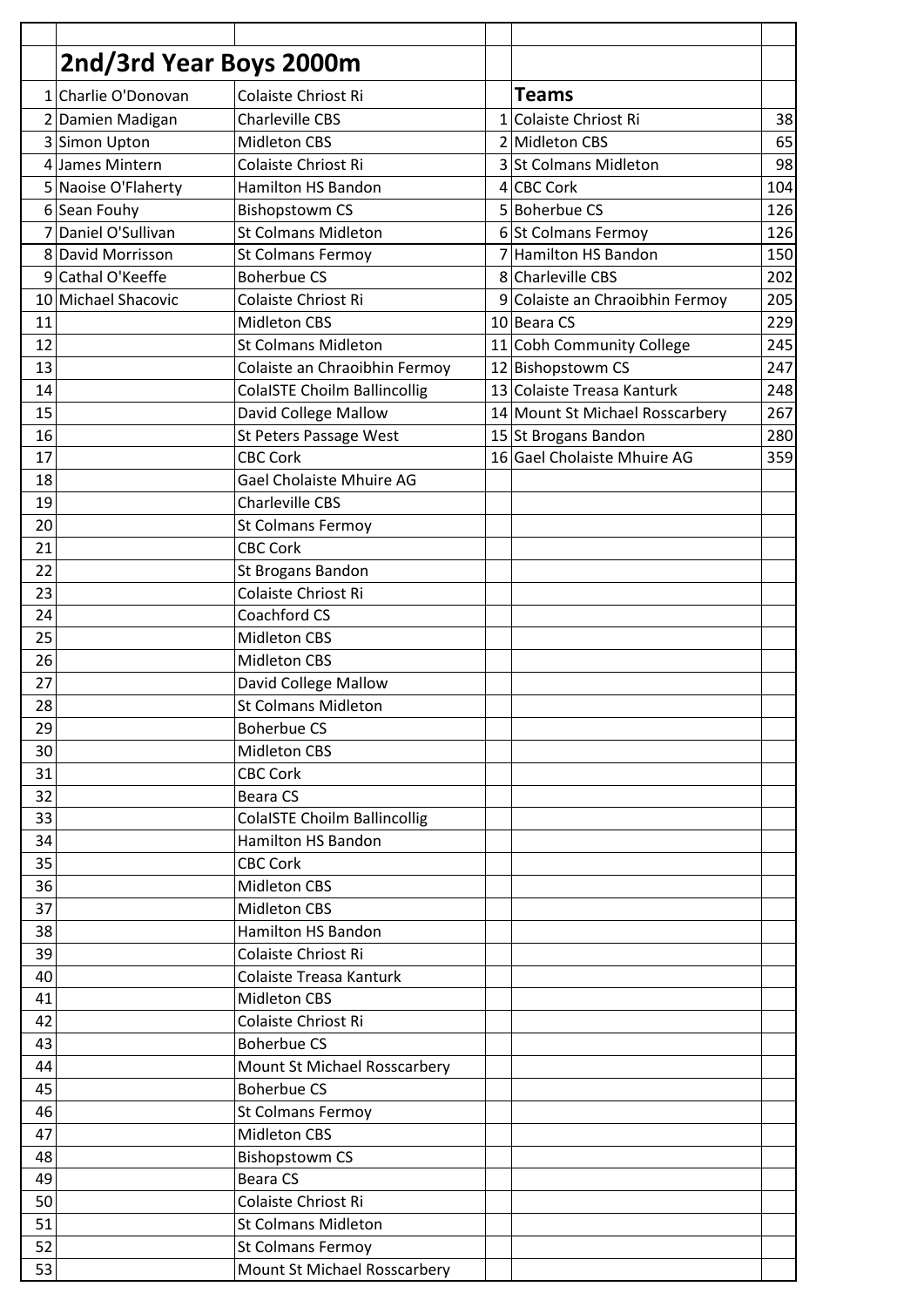|            | <b>Beara CS</b>                                              |  |
|------------|--------------------------------------------------------------|--|
| 55         | <b>Boherbue CS</b>                                           |  |
| 56         | Colaiste Treasa Kanturk                                      |  |
| 57         | Colaiste an Chraoibhin Fermoy                                |  |
| 58         | Douglas CS                                                   |  |
| 59         | <b>Cobh Community College</b>                                |  |
| 60         | <b>Cobh Community College</b>                                |  |
| 61         | <b>Cobh Community College</b>                                |  |
| 62         | Mount St Michael Rosscarbery                                 |  |
| 63         | <b>Colaiste Muire Cobh</b>                                   |  |
| 64         | Colaiste Treasa Kanturk                                      |  |
| 65         | <b>Cobh Community College</b>                                |  |
| 66         | Rochestown College                                           |  |
| 67         | Colaiste an Chraoibhin Fermoy                                |  |
| 68         | Colaiste an Chraoibhin Fermoy                                |  |
| 69         | <b>Boherbue CS</b>                                           |  |
| 70         | Midleton CBS                                                 |  |
| 71         | <b>St Colmans Midleton</b>                                   |  |
| 72         | David College Mallow                                         |  |
| 73         | <b>Hamilton HS Bandon</b>                                    |  |
| 74         | <b>CBC Cork</b>                                              |  |
| 75         | <b>Charleville CBS</b>                                       |  |
| 76         | <b>Boherbue CS</b>                                           |  |
| 77         | <b>Midleton CBS</b>                                          |  |
| 78         | Colaiste an Chraoibhin Fermoy                                |  |
| 79         | <b>Hamilton HS Bandon</b>                                    |  |
| 80         | <b>Boherbue CS</b>                                           |  |
| 81         | <b>Hamilton HS Bandon</b>                                    |  |
| 82         | St Brogans Bandon                                            |  |
| 83         | St Brogans Bandon                                            |  |
| 84         | St Colmans Midleton                                          |  |
|            |                                                              |  |
|            | <b>Midleton CBS</b>                                          |  |
| 85         |                                                              |  |
| 86<br>87   | <b>Boherbue CS</b><br><b>Boherbue CS</b>                     |  |
|            |                                                              |  |
| 88         | Colaiste Treasa Kanturk                                      |  |
| 89         | <b>Hamilton HS Bandon</b><br><b>Boherbue CS</b>              |  |
| 90         | <b>Hamilton HS Bandon</b>                                    |  |
| 91         |                                                              |  |
| 92         | <b>St Colmans Midleton</b>                                   |  |
| 93         | St Brogans Bandon                                            |  |
| 94         | Beara CS                                                     |  |
| 95         | <b>Bishopstowm CS</b>                                        |  |
| 96         | St Brogans Bandon                                            |  |
| 97         | <b>ColaISTE Choilm Ballincollig</b>                          |  |
| 98         | <b>Bishopstowm CS</b>                                        |  |
| 99         | <b>CBC Cork</b>                                              |  |
| 100        | Midleton CBS<br><b>Midleton CBS</b>                          |  |
| 101        | <b>Hamilton HS Bandon</b>                                    |  |
| 102        | Colaiste Treasa Kanturk                                      |  |
| 103        |                                                              |  |
| 104        | Gael Cholaiste Mhuire AG                                     |  |
| 105        | Gael Cholaiste Mhuire AG                                     |  |
| 106        | <b>Charleville CBS</b>                                       |  |
| 107        | Hamilton HS Bandon                                           |  |
| 108<br>109 | Mount St Michael Rosscarbery<br>Mount St Michael Rosscarbery |  |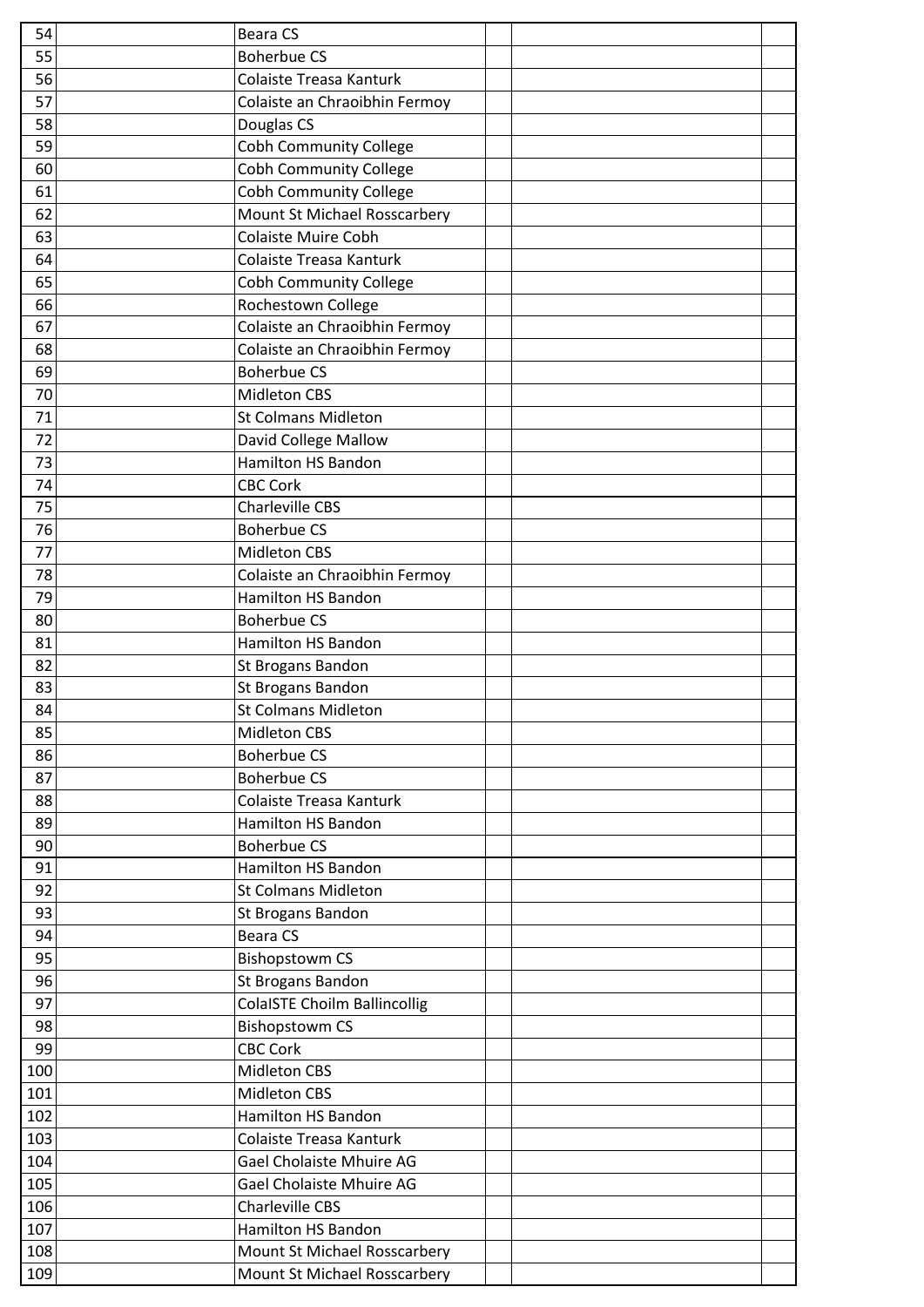| 110 |                             | Mount St Michael Rosscarbery        |                                |     |
|-----|-----------------------------|-------------------------------------|--------------------------------|-----|
| 111 |                             | <b>St Colmans Midleton</b>          |                                |     |
| 112 |                             | <b>St Colmans Midleton</b>          |                                |     |
| 113 |                             | <b>Boherbue CS</b>                  |                                |     |
| 114 |                             | Colaiste Chriost Ri                 |                                |     |
| 115 |                             | Colaiste Treasa Kanturk             |                                |     |
| 116 |                             | <b>Beara CS</b>                     |                                |     |
| 117 |                             | Mount St Michael Rosscarbery        |                                |     |
| 118 |                             | Colaiste Treasa Kanturk             |                                |     |
| 119 |                             | Mount St Michael Rosscarbery        |                                |     |
| 120 |                             | Colaiste Treasa Kanturk             |                                |     |
| 121 |                             | <b>Colaiste Mhuire Buttevant</b>    |                                |     |
| 122 |                             | <b>CBC Cork</b>                     |                                |     |
| 123 |                             | St Brogans Bandon                   |                                |     |
| 124 |                             | <b>St Brogans Bandon</b>            |                                |     |
| 125 |                             | St Brogans Bandon                   |                                |     |
| 126 |                             | <b>Charleville CBS</b>              |                                |     |
| 127 |                             | <b>CBC Cork</b>                     |                                |     |
| 128 |                             | St Brogans Bandon                   |                                |     |
| 129 |                             | <b>Colaiste Mhuire Buttevant</b>    |                                |     |
| 130 |                             | Colaiste Treasa Kanturk             |                                |     |
| 131 |                             | Colaiste Treasa Kanturk             |                                |     |
| 132 |                             | Gael Cholaiste Mhuire AG            |                                |     |
| 133 |                             | St Brogans Bandon                   |                                |     |
| 134 |                             | Gael Cholaiste Mhuire AG            |                                |     |
|     |                             |                                     |                                |     |
|     |                             |                                     |                                |     |
|     | 4th/5th/6th Year Boys 3000m |                                     |                                |     |
|     |                             |                                     |                                |     |
|     | 1 Matthew Collins           | <b>Boherbue CS</b>                  | <b>Teams</b>                   |     |
|     | 2 Darragh O'Mahony          | Colaiste Treasa Kanturk             | $1$ Boherbue CS                | 28  |
|     | 3 Ruairi O'Cathasaigh       | <b>Colaiste Daibheid</b>            | 2 Colaiste Treasa Kanturk      | 85  |
|     | 4 Andrui Tuirneir           | Colaiste Daibheid                   | 3 Hamilton HS Bandon           | 90  |
|     | $5$ Aenv ??                 | Rochestown College                  | 4 Colaiste Muire Cobh          | 129 |
|     | 6 David O'Keeffe            | <b>Boherbue CS</b>                  | 5 Colaiste Choilm Ballincollig | 158 |
|     | 7 John Paul Breen           | <b>Boherbue CS</b>                  | 6 St Brogans Bandon            | 176 |
|     | 8 Dylan O'Connor            | St Fachtnas Skibbereen              | 7 Cobh Community College       | 219 |
|     | 9 Colm Dwyane               | <b>Colaiste Choilm Ballincollig</b> |                                |     |
|     | 10 Brian Crowley            | <b>Colaiste Mhuire Buttevant</b>    |                                |     |
| 11  |                             | Colaiste Treasa Kanturk             |                                |     |
| 12  |                             | <b>Charleville CBS</b>              |                                |     |
| 13  |                             | <b>Midleton CBS</b>                 |                                |     |
| 14  |                             | <b>Boherbue CS</b>                  |                                |     |
| 15  |                             | <b>Charleville CBS</b>              |                                |     |
| 16  |                             | <b>CBC Cork</b>                     |                                |     |
| 17  |                             | <b>Hamilton HS Bandon</b>           |                                |     |
| 18  |                             | <b>Boherbue CS</b>                  |                                |     |
| 19  |                             | St Peters Passage West              |                                |     |
| 20  |                             | <b>Colaiste Muire Cobh</b>          |                                |     |
| 21  |                             | Hamilton HS Bandon                  |                                |     |
| 22  |                             | St Brogans Bandon                   |                                |     |
| 23  |                             | <b>Boherbue CS</b>                  |                                |     |
| 24  |                             | Colaiste an Chraoibhin Fermoy       |                                |     |
| 25  |                             | <b>Hamilton HS Bandon</b>           |                                |     |
| 26  |                             | <b>CBC Cork</b>                     |                                |     |
| 27  |                             | <b>Hamilton HS Bandon</b>           |                                |     |